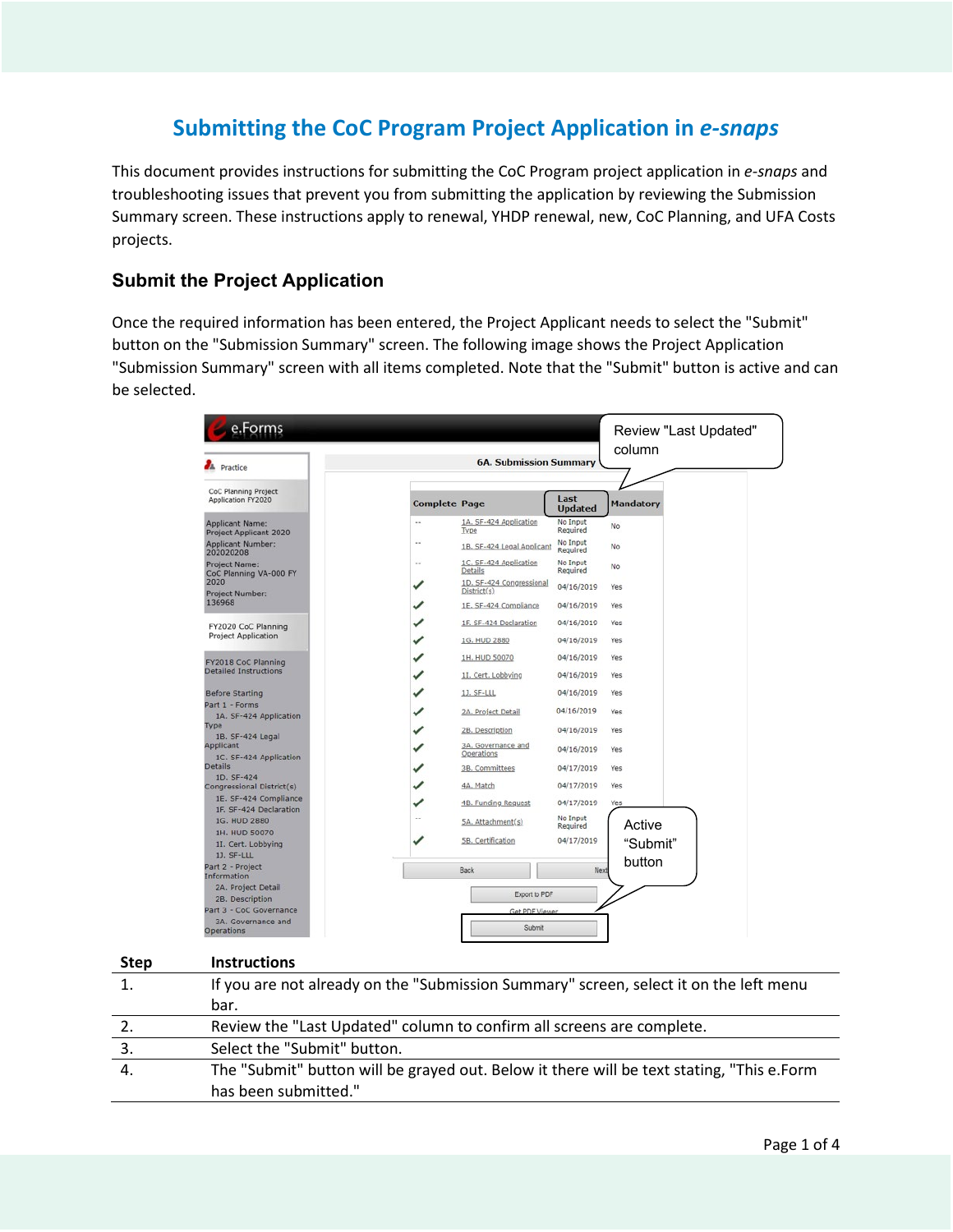The following images show the bottom portion of the Submission Summary screen for a successfully submitted Project Application.

The first image highlights the "Submit" button, which is no longer active but instead appears grayshaded. The form is marked "This e.Form has been submitted."



The second image highlights the "Export to PDF" button, which Project Applicants can select to obtain a PDF copy of the FY 2020 Project Application.



This e.Form has been submitted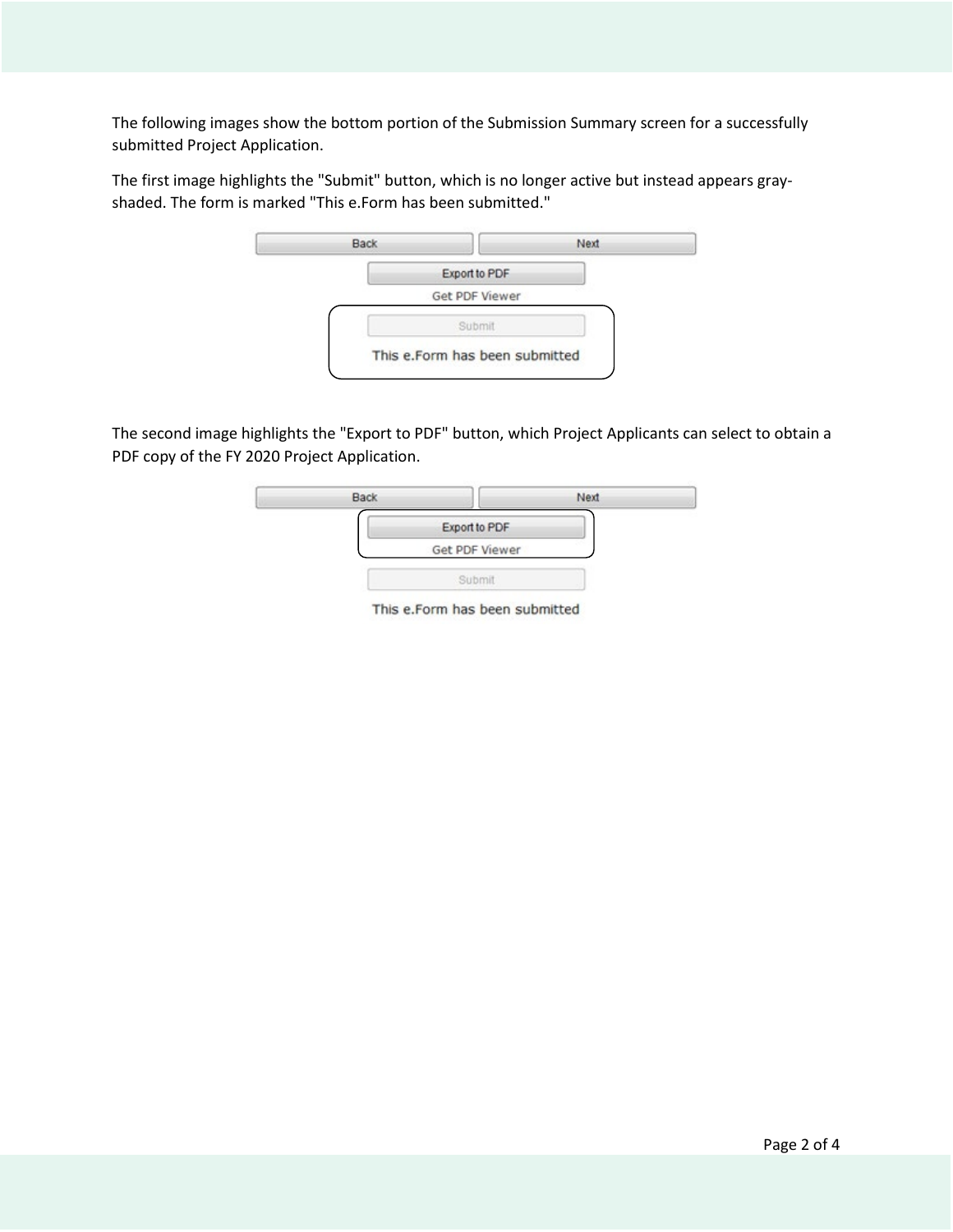## **Troubleshoot when you cannot submit the Project Application**

Project Applicants may encounter issues when trying to submit the Project Application. If the "Submit" button is gray (i.e., "grayed-out"), it is not active and you cannot select it. You will not be permitted to complete your form at this time. The "Submit" button will appear gray if information is missing on any of the required Project Application forms or in the Project Applicant Profile.

The following image shows the Project Application "Submission Summary" screen and highlights the "Last Updated" column, one of the screens with a red "X" identifying it as incomplete, and the Notes identifying errors. In addition, the "Submit" button is gray-shaded, and you cannot select it.

| e.Forms                                           |                                                                                                                                                                          |                           |                                                 |                                   | Review "Last Updated"<br>column |          |  |
|---------------------------------------------------|--------------------------------------------------------------------------------------------------------------------------------------------------------------------------|---------------------------|-------------------------------------------------|-----------------------------------|---------------------------------|----------|--|
|                                                   |                                                                                                                                                                          |                           | <b>6A. Submission Summary</b>                   |                                   |                                 |          |  |
| <b>A</b> TestUser1                                |                                                                                                                                                                          |                           |                                                 |                                   |                                 |          |  |
| CoC Planning Project<br>Application FY2020        |                                                                                                                                                                          | <b>Complete Page</b>      |                                                 | Last<br><b>Updated</b>            | <b>Mandatory</b>                |          |  |
| <b>Applicant Name:</b><br>Project Applicant 2020  |                                                                                                                                                                          |                           | 1A. SF-424 Application Type                     | No Input<br>Required              | No                              |          |  |
| <b>Applicant Number:</b><br>202020208             |                                                                                                                                                                          |                           | 1B. SF-424 Legal Applicant                      | No Input<br>Required              | No                              |          |  |
| Project Name:<br>CoC Planning VA-000 FY           |                                                                                                                                                                          |                           | 1C. SF-424 Application Details                  | No Input<br>Required              | No                              |          |  |
| 2020<br>Project Number:                           |                                                                                                                                                                          |                           | 1D. SF-424 Congressional<br>District(s)         | 10/29/2020                        | Yes                             |          |  |
| 136968                                            |                                                                                                                                                                          |                           | 1E. SF-424 Compliance                           | 10/29/2020                        | Yes                             |          |  |
| FY2020 CoC Planning<br><b>Project Application</b> |                                                                                                                                                                          |                           | 1F. SF-424 Declaration                          | 10/29/2020                        | Yes                             |          |  |
| FY2019 CoC Planning                               | Information is                                                                                                                                                           | x                         | 1G. HUD 2880<br>1H. HUD 50070                   | Please Complete Yes<br>10/29/2020 | Yes                             |          |  |
| <b>Detailed Instructions</b>                      | missing on<br>this screen                                                                                                                                                |                           | 1I. Cert. Lobbying                              | 10/29/2020                        | Yes                             |          |  |
| <b>Before Starting</b><br>Part 1 - Forms          |                                                                                                                                                                          |                           | 1J. SF-LLL                                      | 10/29/2020                        | Yes                             |          |  |
| 1A. SF-424 Application<br>Type                    |                                                                                                                                                                          | x                         | 2A. Project Detail                              | Please Complete Yes               |                                 |          |  |
| 1B. SF-424 Legal<br>Applicant                     |                                                                                                                                                                          |                           | 2B. Description                                 | 10/29/2020                        | Yes                             |          |  |
| 1C. SF-424 Application<br><b>Details</b>          |                                                                                                                                                                          |                           | 3A. Governance and<br>Operations                | 10/29/2020                        | Yes                             |          |  |
| 1D. SF-424<br>Congressional District(s)           |                                                                                                                                                                          |                           | 3B. Committees                                  | 10/29/2020                        | Yes                             |          |  |
| 1E. SF-424<br>Compliance                          |                                                                                                                                                                          |                           | 4A. Match                                       | 10/29/2020                        | Yes                             |          |  |
| 1F. SF-424 Declaration<br>1G. HUD 2880            |                                                                                                                                                                          | $\overline{a}$            | 4B. Funding Request                             | 10/29/2020<br>No Input            | Yes<br>No                       |          |  |
| 1H. HUD 50070<br>1I. Cert. Lobbying               |                                                                                                                                                                          |                           | 5A. Attachment(s)<br>5A. In-Kind MOU Attachment | Required<br>No Input              | No                              |          |  |
| 1J. SF-LLL<br>Part 2 - Project                    |                                                                                                                                                                          |                           | 5B. Certification                               | Required<br>10/29/2020            | Yes                             |          |  |
| Information<br>2A. Project Detail                 |                                                                                                                                                                          |                           |                                                 |                                   |                                 |          |  |
| 2B. Description                                   |                                                                                                                                                                          |                           | Notes:                                          |                                   |                                 |          |  |
| Part 3 - CoC Governance<br>3A. Governance and     | • Total requested amount is over \$200,000. Please update<br>your Project Applicant Profile for HUD 2880 in Part 1<br>question 2 to "Yes" and update the form as needed. |                           |                                                 |                                   |                                 |          |  |
| <b>Operations</b><br>3B. Committees               |                                                                                                                                                                          |                           |                                                 |                                   |                                 |          |  |
| Part 4 - Funding Request<br>4A. Match             |                                                                                                                                                                          |                           | <b>Back</b>                                     | <b>Next</b>                       |                                 |          |  |
| 4B. Funding Request                               |                                                                                                                                                                          | Export to PDF<br>Inactive |                                                 |                                   |                                 |          |  |
| Part 5 - Attachment(s) &<br>Certification         |                                                                                                                                                                          |                           | Get PDF Viewer<br>Submit                        |                                   |                                 | "Submit" |  |
| 5A. Attachment(s)<br>5A. In-Kind MOU              |                                                                                                                                                                          |                           |                                                 |                                   |                                 | button   |  |